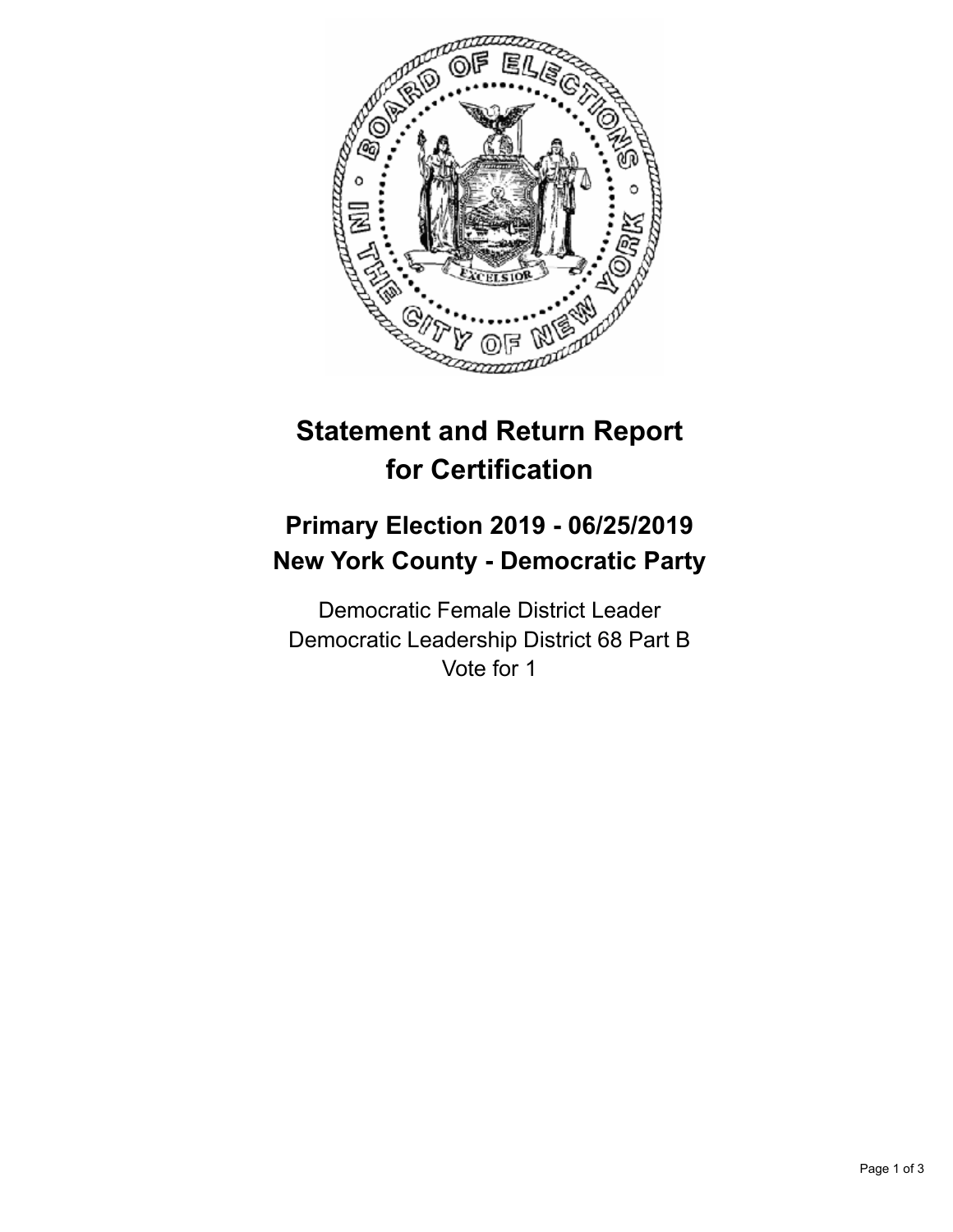

## **Assembly District 68**

| <b>PUBLIC COUNTER</b>                                    | 574 |
|----------------------------------------------------------|-----|
| <b>MANUALLY COUNTED EMERGENCY</b>                        | 0   |
| ABSENTEE / MILITARY                                      | 22  |
| <b>AFFIDAVIT</b>                                         | 9   |
| <b>Total Ballots</b>                                     | 605 |
| Less - Inapplicable Federal/Special Presidential Ballots | 0   |
| <b>Total Applicable Ballots</b>                          | 605 |
| ANTOINETTE D. GLOVER                                     | 211 |
| PEGGY A. MORALES                                         | 285 |
| HARYA TAREKESN (WRITE-IN)                                |     |
| TAMIKA MAPP (WRITE-IN)                                   | 3   |
| UNATTRIBUTABLE WRITE-IN (WRITE-IN)                       | 1   |
| <b>Total Votes</b>                                       | 501 |
| Unrecorded                                               | 104 |